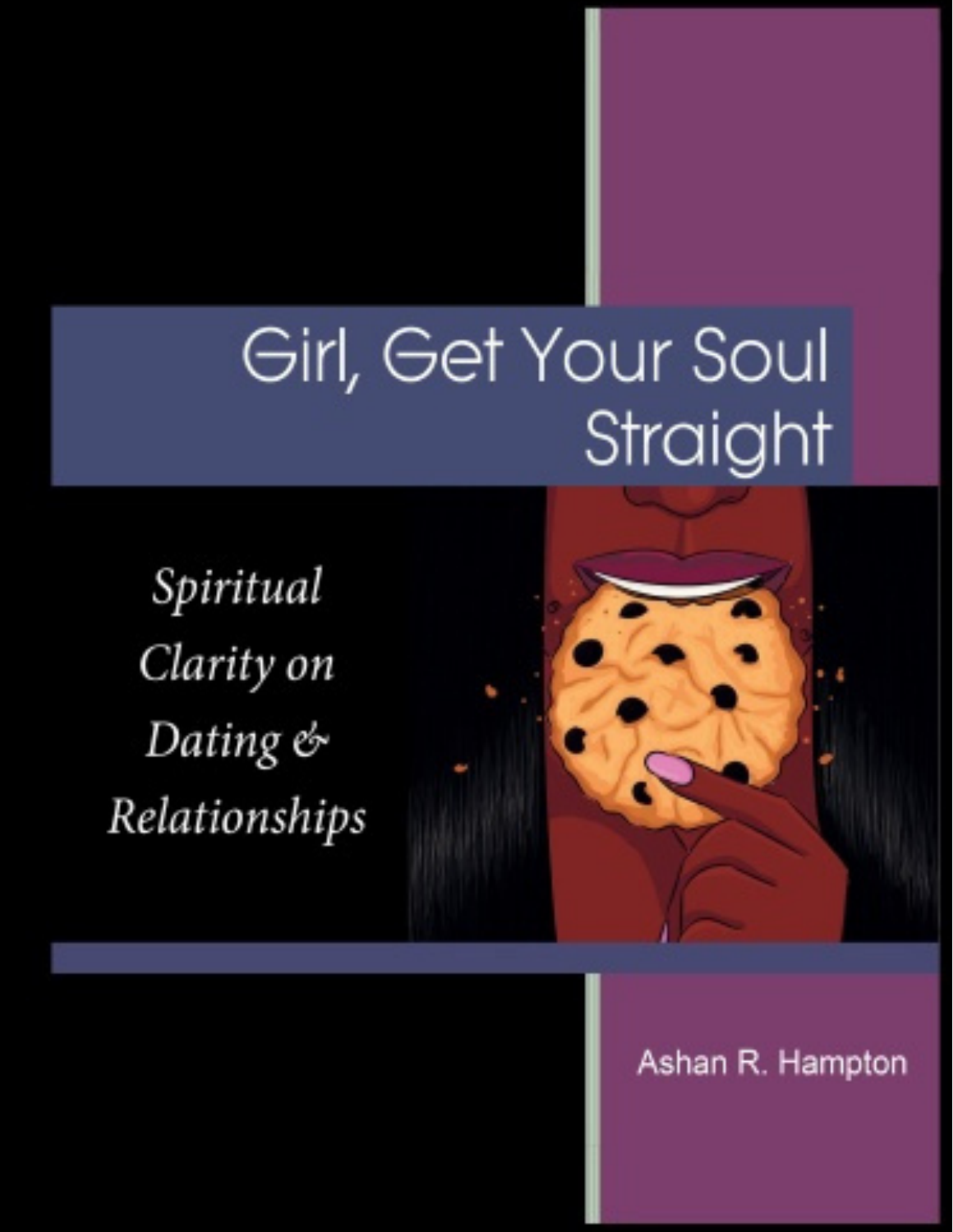©2003-2009, Ashan R. Hampton, All Rights Reserved.

All rights reserved. No part of this book may be reproduced, stored in a retrieval system or transmitted in any form by any means, electronic, mechanical, photocopying, recording or otherwise without prior written permission except where permitted by law. Send permission requests to ahampton36@gmail.com

Printed in the United States of America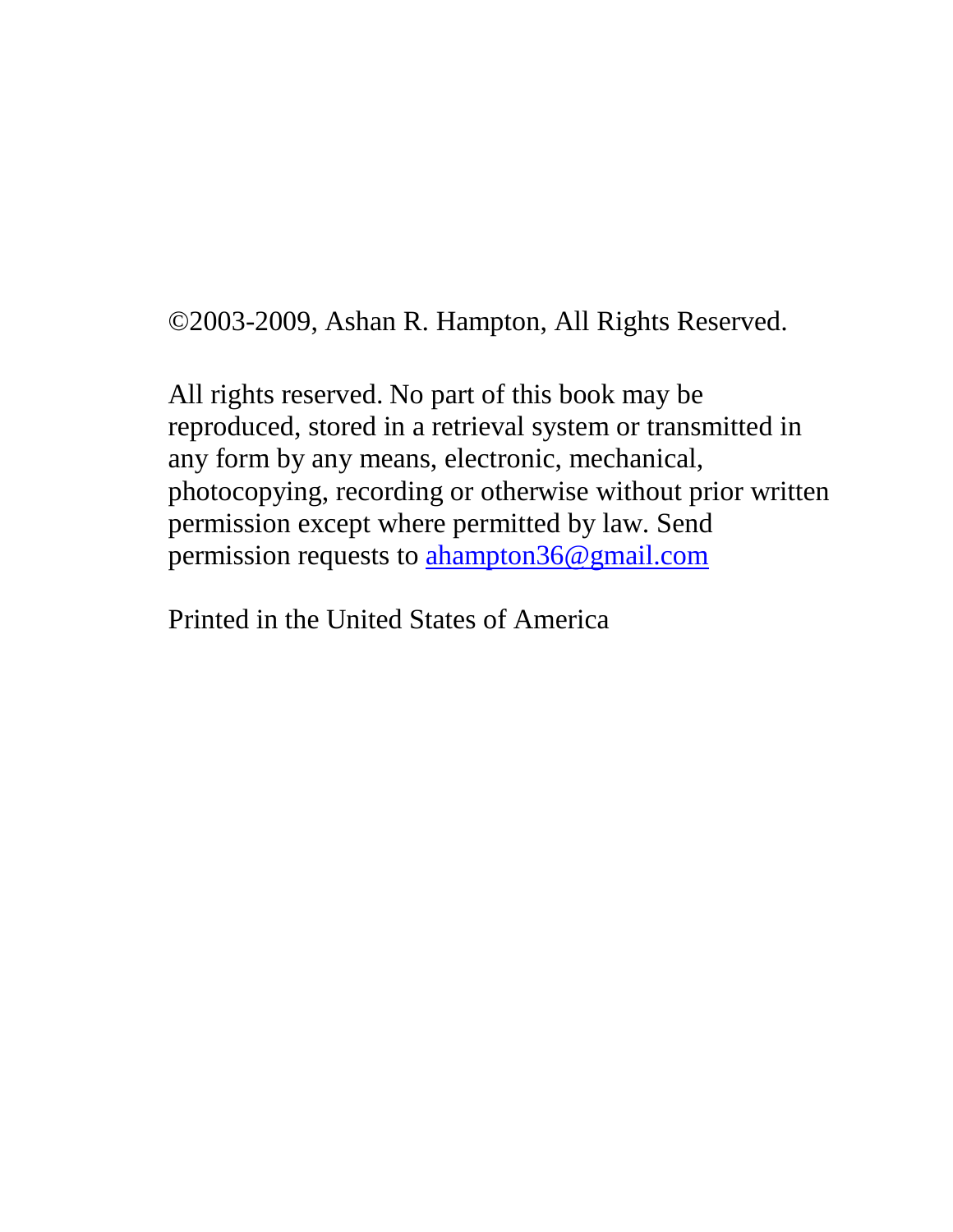**"What I tell you in darkness, that speak ye in light: and what ye hear in the ear, that preach ye upon the housetops." (Matthew 10:27 KJV)**

#### **Hello Everybody!**

Thank you so much for participating in this unique bible study: **Girl, Get Your Soul Straight!** I've carried the idea of women getting together to



discuss real-life issues in a safe, positive environment for a long time. Hopefully, whether you are reading this study in a group or individually, you'll feel the way you would after a good venting session with your best girlfriend - like that phone call you make to your cool sistah friend who won't judge or embarrass you about your struggles. Those phone conversations can be enlightening and encouraging, so I urge you to bring that same compassion and energy to this study.

We need to stop dying for love – literally and emotionally. We need to find that place within ourselves that's strong enough to take life's disappointments and turn them into powerful learning experiences. Only God can give us that kind of strength. That is why we turn to God now to heal the wounds of singleness we have endured so that we may live life without fear, without limits and without condemnation.

The following messages represent more than mere words on a page for me. They are indeed pieces of my soul formed from many tears and sleepless nights from wrestling with issues I couldn't talk about with most 'saved' people. These pages reflect hard lessons learned – by me and others – as well as good advice I've received and shared with many friends.

My purpose is not to persuade you to avoid men, but to get you to heal the wounds in your heart so that you can live a full life – whether you're in a relationship or not – it won't matter because you'll be living according to God's purposes for your life. Thinking that you can override your longing for love or a good man is unrealistic because it's in our nature to couple with men. But, be smart about it.

Don't die for love or humiliate yourself for it. Be healed – recognize that love is all around you right now. God is love. There is no lack of love – just a lack of understanding about true, divine love. Once the heart is healed, the scales will fall from your eyes and you'll recognize the truth about love.

You are not alone on this journey. Understanding that should be enough to bring you the peace and victory you seek.

"I pray that Christ may dwell in your hearts through faith, as you are being rooted and grounded in love. I pray that you may have the power to comprehend, with all the saints, the breadth and length and height and depth, and to know the love of Christ that surpasses knowledge, so that you may be filled with all the fullness of God (Ephesians 3:16-18 NRSV)."

#### **Be inspired! Be encouraged! Be blessed!**

*Ashan R. Hampton, March 20, 2007*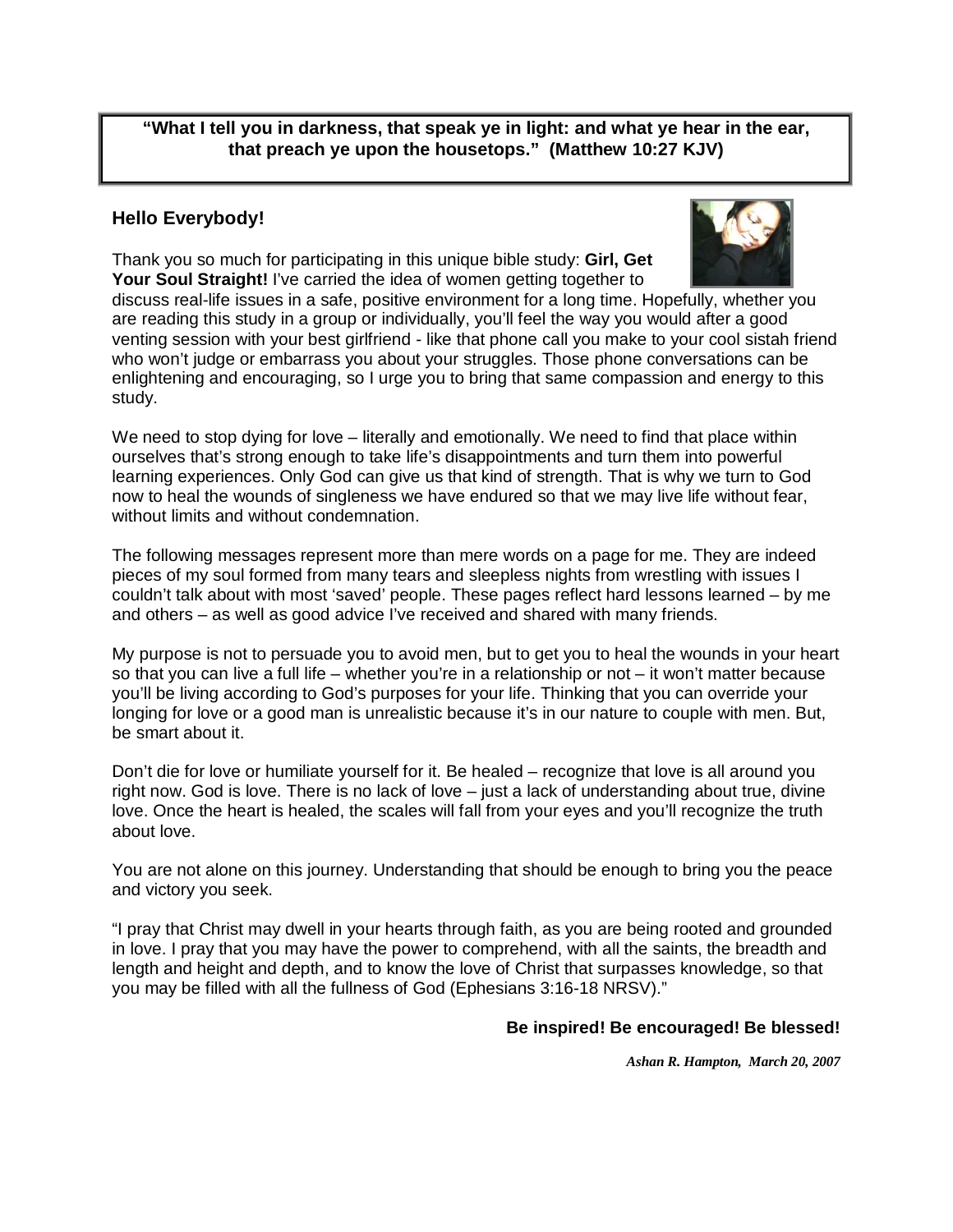

| 1. It's Not RejectionIt's Divine Favor * |     | 1  |
|------------------------------------------|-----|----|
| 2. The Power to Let Go<br>₩              | 4   |    |
| 3. When the Devil Dials Your Number $*$  |     | 8  |
| 4. One Love<br>* 13                      |     |    |
| <b>5.</b> Close the Door<br>$\ast$<br>16 |     |    |
| 6. Don't Fall Off *<br>19                |     |    |
| 7. The Anatomy of an Affair $*$          | 23  |    |
| 8. When You Are the Other Woman          | $*$ | 27 |
| 9. Be Still $*$<br>30                    |     |    |
| 10. Still Single $*$<br>33               |     |    |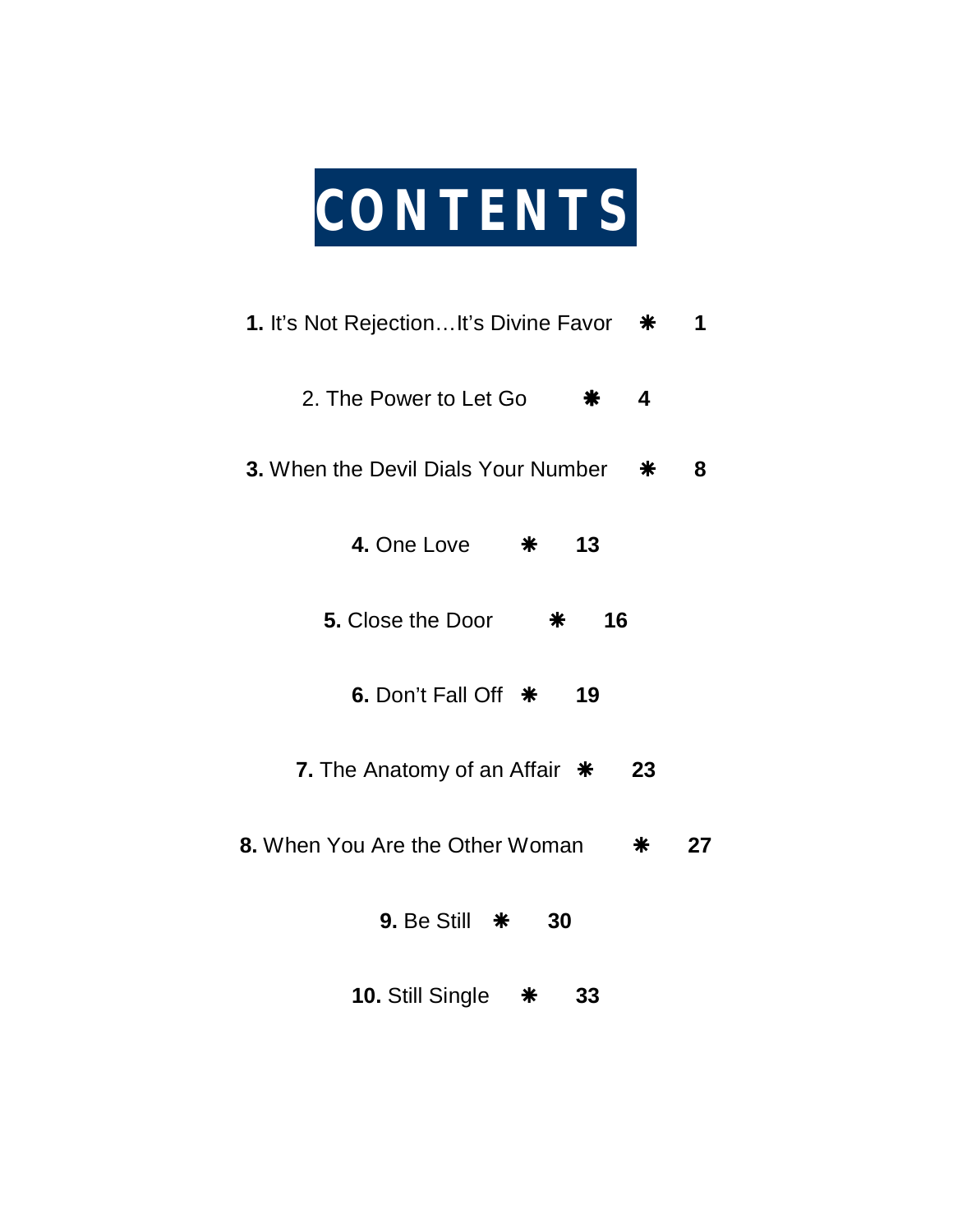## **It's Not Rejection…It's Divine Favor**

You thought things went well – you laughed, you flirted, you were witty and charming. He seemed really interested in what you had to say; in fact, there was never a lag or dull moment during conversation at dinner. He seemed to appreciate hearing about your spiritual growth and relationship with God. He complimented your appearance, your personality, your intellect. You thought he might be your next boyfriend, but you certainly KNEW he would call you the next day – but he didn't. Two days, three… one week…two weeks…. He never called you back during all that time and you couldn't understand why.

"Why does this keep happening? Is it me? Am I not relationship material?" As women, we immediately internalize the man's behavior and view it as a reflection of our value and self-worth as a woman and as a potential marriage partner.



In every situation when that happened to me, I finally realized that the guy was doing me a big favor by not calling me back. Deep inside, I knew he would not make a good spiritual or marriage partner for me and in many cases, not even a good friend! When I became more enlightened, however, I discovered that it wasn't even the guy doing me a favor, but the Lord himself doing me an extreme 'solid' by providing a way of escape from a potentially dramatic, traumatic relationship situation.

#### **IT'S NOT REJECTION…IT'S DIVINE FAVOR!**

If you are seriously trying to draw closer to God, here is why those guys stopped calling you:

"They are of the world. Therefore they speak as of the world and the world hears them. We are of God. He who knows God hears us; he who is not of God does not hear us. By this we know the spirit of truth and the spirit of error" (I John 4:5-6 NKJV).

Now depending on what kind of woman you are or have been, during those days when the guy didn't call, you either called to whine about why, left a crazy 'don't call me no more' message on his recorder; (although he already stopped calling you), or you convinced him to see you again by directly offering sex, or implying the possibility of sex with you. (Oh, the truth hurts but it will make you free!)

This is where the drama begins. You should have left that man alone, but your ego convinced you to compete for his renewed attention, because you're so much better than the other woman, right? Unfortunately, in these situations, women have gotten pregnant, had abortions, experimented with kinky sex, or found the guy with another woman. And for what? Was he worth it? Is any man worth the bruises to the soul and body that your fight against rejection has caused you? The answer should be no and if you keep finding yourself getting caught up in this type situation over and over again, it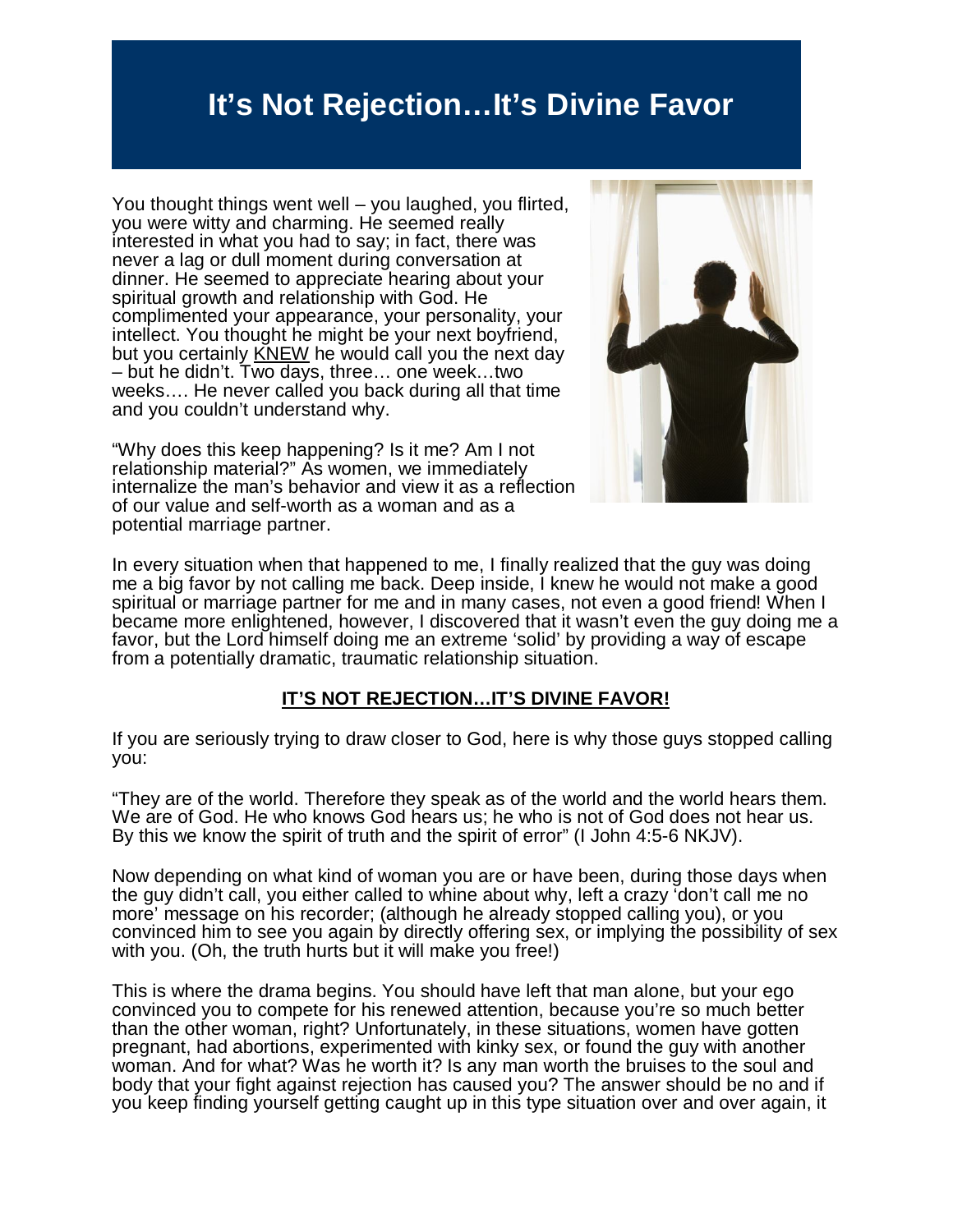means your soul is sick; you're in bondage and you need to seek Dr. Jesus like never before.

"The spirit of the Lord is upon me, because he has anointed me to preach the gospel to the poor; he has sent me to heal the brokenhearted, to proclaim liberty to the captives and recovery of sight to the blind, to set at liberty those who are oppressed; to proclaim the acceptable year of the Lord" (Luke 4:18-19 NKJV).

When a man stops calling, it's usually for a very good reason. It would behoove you to just let him go and allow him to mess up some other woman's life. In the midst of these situations, you'll never understand why things between you and "Mr. Potential" suddenly ended, but the answer always comes in time.

For example, years ago, during my "Like She Knows Single" days, I called a few guys back to get an explanation for their sudden disappearance. One turned out to be married with a kid; another just didn't want to be in a serious relationship. Some women have even uncovered sexually transmitted diseases with men who were honest enough to admit their condition during these long silences.

Regardless of the reason, the Holy Spirit will help you avoid and escape danger if you are sensitive to his voice. He will reveal things to you that you won't understand at first. But, you must obey his promptings and urgings anyway.

"But God has revealed them to us through his Spirit. For the Spirit searches all things, yes, the deep things of God" (I Corinthians 2:10 NKJV).

So when I tell you not to call that man – don't call him. And when I say just let him go, please don't ask questions or play crazy – just let the man go and save your soul! On a more serious note, you might just be saving your life. Too many women have been harassed, stalked or abused by men they should have never coupled with in the first place.

Remember, "Set your affections on things above, not on things on the earth. For you died, and your life is hidden with Christ in God" (Colossians 3:2-3 NKJV).

**BE INSPIRED**

*"God loves you and longs for you to come into His presence so he can fill you with peace and strength."*